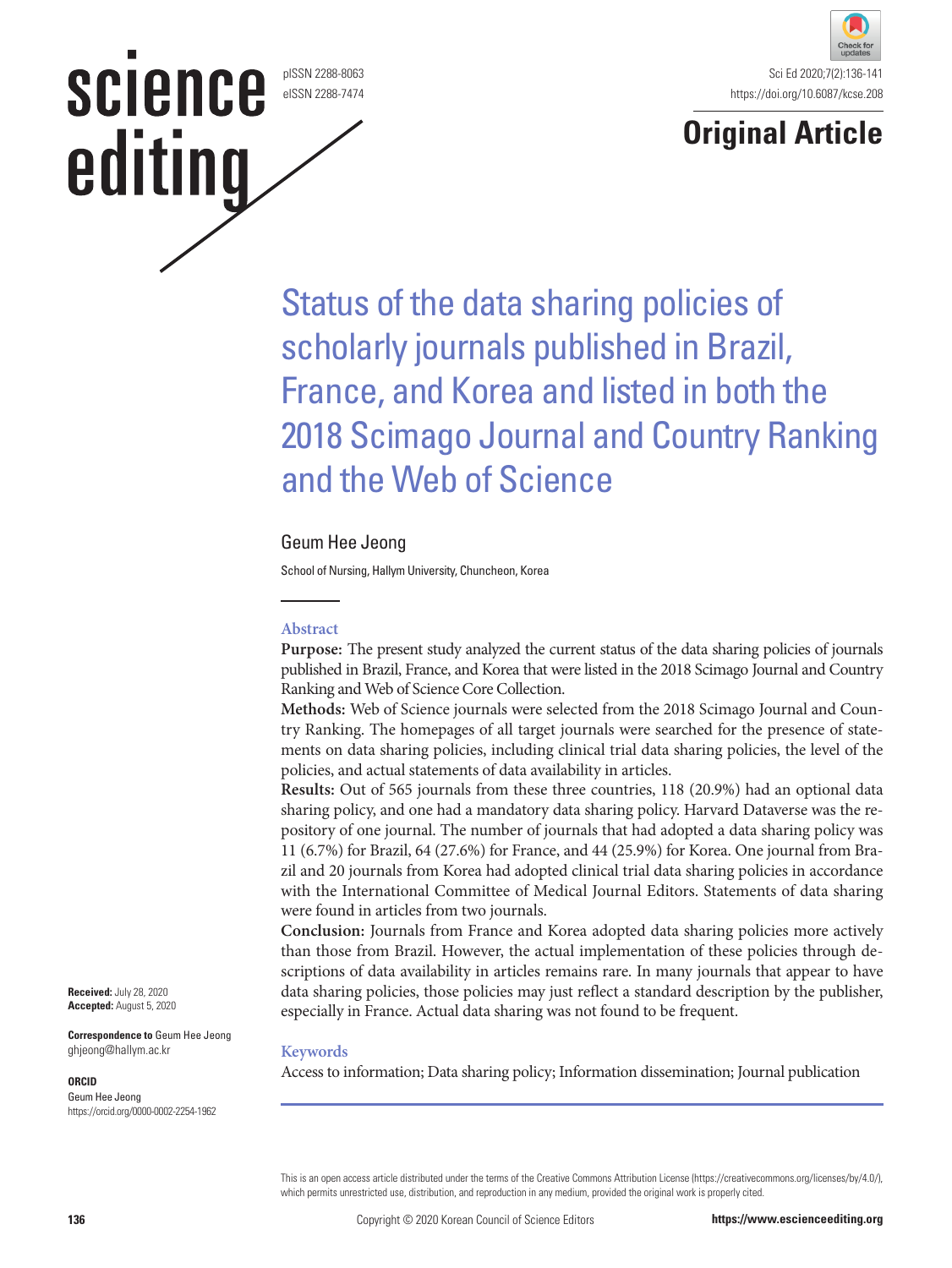# **Introduction**

*Background/rationale***:** Data sharing, which is defined as the "practice of making data used for scholarly research available to other investigators" [1], has been introduced to increasingly many international journals to promote research integrity and reproducibility in scholarly journals. Several studies have been conducted on data sharing policies of journals. Rousi and Laakso reported that out of 120 highly cited journals in the fields of neuroscience, physics, and operations research, 92 (76.6%) had adopted a research data sharing policy in their editorial processes, and 61 (50.8%) had incorporated data availability statements [2]. Out of 447 randomly sampled journals from the 2016 edition of Journal Citation Reports, only 12 (2.7%) required data sharing as a condition of publication, and 35 (7.8%) required data sharing, but did not explicitly state the effect on publication [3]. Of the 291 top social science journals listed in Journal Citation Reports, 155 (53.3%) had data sharing policies [4]. Thus, although some previous studies have analyzed the presence of data sharing policies and data availability statements, insufficient data exist regarding trends in data sharing policies by country.

In Korea, 13 of 100 journal editors stated that they had adopted a data sharing policy. Sharing was mandatory in 3 journals and recommended in 10 journals. The most common reasons for not having implemented a data sharing policy were a lack of knowledge, authors' unwillingness to share data, and a lack of confidence in the effect of data sharing on scientific development. Forty-nine editors said that they would not adopt a data sharing policy in the future. However, that report is not an analysis of the literature, but rather presents the results of a survey [1]. No other reports are available on journal data sharing policies at the country level.

Adopting a clinical trial data sharing policy has been recommended by the International Committee of Medical Journal Editors (ICMJE) since July 2017. Specifically, the ICMJE stated that "as of July 1, 2018, manuscripts submitted to IC-MJE journals that report the results of clinical trials must contain a data sharing statement" [5]. In 2019, PubMed began to disclose clinical trial registration through the "associated data" option under the"article attribute" filter; this option retrieves articles with a mention of "clinical trial registration" in the main text. By using this filter, it is possible to check whether a journal requires clinical trial registration with a data sharing statement. However, there are no data on how many journals have adopted this policy and, if so, how they implement it.

*Objectives***:** This study compared the current status of the adoption of data sharing policies by international journals from Brazil, France, and Korea. Those three countries were selected arbitrarily as representatives of three continents

# science editing

(South America, Europe, and Asia). In 2019, their gross domestic products (GDPs) were estimated to be 1,847, 2,707, and 1,629 billion US dollars, respectively [6]. Brazil has the highest overall GDP in South America, France is in third place in Europe, and Korea has the fourth highest GDP in Asia. The target international journals from these three countries were limited to those listed in both the 2018 Scimago Journal and Country Rank (SJR) and Web of Science Core Collection.

The specific goals of this study were to analyze the presence of data sharing policies of the journals (including clinical trial data sharing policies), the level of data availability (mandatory or optional), the repository sites, actual statements of data availability in articles, and the comparison of the results among three countries (including Brazil, France, and Korea).

# **Methods**

*Ethics statement***:** This was a literature-based study; therefore, neither approval by the institutional review board nor informed consent was required.

*Study design***:** This study was a descriptive analysis of the literature focusing on journals' policies.

*Data source/measurement***:** Target journals were selected from the SJR (2018 edition). The selection and searches of the journal homepages were done from June 1 to June 30, 2020. Three countries (Brazil, France, and South Korea) were selected. Out of the SJR journal list, only Web of Science Core Collection journals were selected. The target journals were from all research fields, including the natural sciences, social sciences, and arts and humanities. Data were downloaded. No print versions were considered, and the homepage of each target journal was searched to answer the above goals. The terms "data sharing," "research data," "data availability," and "clinical data sharing" were searched on the homepage of each journal. If there was no homepage, although the author tried her best to find the website, all question items were recorded as "none." The terms mentioned above were required to appear in the instructions for authors or policies for a journal to be considered to have a data sharing policy. If the clinical trial data sharing policy recommended by the ICMJE was mentioned in the instructions to the author or in the journal policies, the journal was considered to have a data sharing policy.

If a journal described the policy using words and phrases such as "encourage," "recommend," "whenever demanded," "will be," "negotiable," "maybe," "wish," or "optional," the policy was classified as optional. If there were terms such as "should," "mandatory," or "must," it was classified as mandatory. Wiley's classification of data sharing policies includes four levels: "encourage," "expect," "mandates," and "mandates with peer re-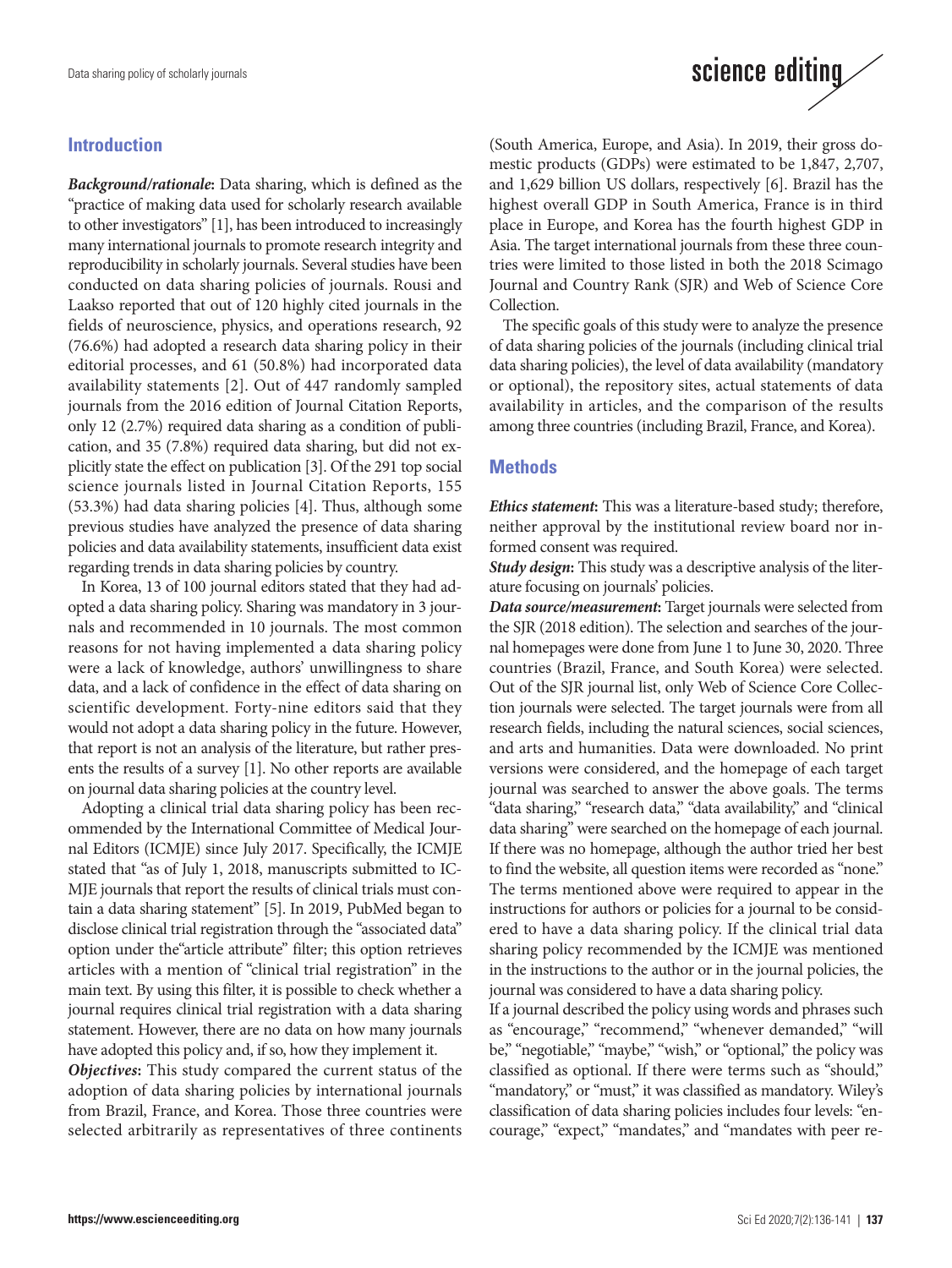# science editing

view of data" [7]. In this study, "encourage" and "expect" were treated as optional policies, while "mandates" and "mandates with peer review of data" were treated as mandatory policies. Data repository sites were searched from the instructions to the authors or policies section. Description of the statements of data availability was searched in journal articles with the data sharing policies.

*Bias***:** There was no bias in selecting journals and finding the policies, statements, level of data sharing, or repository site.

*Study size***:** All target journals were included from the three countries; therefore, sample size is not an issue.

*Quantitative variables***:** There were no quantitative variables because this was a study based on a qualitative review of the literature.

*Statistical methods***:** Descriptive and comparative analyses were done. No statistical tests were required because all target journals were included.

#### **Results**

*Target journals for analysis***:** There were 163 journals from Brazil. From France, 243 search results were returned, from which four books, five discontinued journals, and two trade journals were excluded, resulting in a total of 232 journals that were analyzed. From Korea, 170 journals were included after excluding one trade journal and one discontinued journal. The total number of target journals was 565 (Datasets 1-3).

*Data sharing policies and their levels***:** Data sharing policies were classified as mandatory, optional, or none. The number of journals with optional data sharing policies was 11 (6.7%) in Brazil, 64 (27.6%) in France, and 44 (25.9%) in Korea. There was one journal with mandatory data sharing in Korea (*Journal of Educational Evaluation for Health Professions*) and none in Brazil and France (Fig. 1). In the *Brazilian Journal of* 



**Fig. 1.** The number of journals with optional or mandatory data sharing policies from Scimago Journal and Country Ranking and Web of Science Core Collection journals in Brazil, France, and Korea.

*Cardiovascular Surgery*, it was stated that authors should share clinical data according to the ICMJE clinical trial data sharing policy.

Of the 64 journals from France with optional data sharing policies, 59 were published by Elsevier and two by Springer. In the Elsevier and Springer journals, data sharing was encouraged. There was no description of the clinical data sharing policy recommended by the ICMJE in the journals from France.

Twenty of the 44 journals from Korea announced the IC-

**Table 1.** The number of entries since 2019 with associated data and clinical trials and RCTs from the 21 journals with ICMJE clinical trial data sharing policies from PubMed (N=21)

| Journal title                                                      | No. of entries<br>with associated<br>data | No. of clinical trials<br>and randomized<br>controlled trials |
|--------------------------------------------------------------------|-------------------------------------------|---------------------------------------------------------------|
| Allergy, Asthma & Immunology<br>Research                           | 1                                         | 0                                                             |
| Annals of Dermatology                                              | 0                                         | 0                                                             |
| Annals of Laboratory Medicine                                      | O                                         | O                                                             |
| Archives of Plastic Surgery                                        | O                                         | O                                                             |
| Asian Spine Journal                                                | 1                                         | 0                                                             |
| Brazilian Journal of Cardiovascular<br>Surgery <sup>a)</sup>       | 1                                         | 7                                                             |
| Diabetes & Metabolism Journal                                      | 3                                         | 3                                                             |
| <b>Endocrinology and Metabolism</b><br>(Seoul, Korea)              | 1                                         | 2                                                             |
| Epidemiology and Health                                            | 0                                         | 1                                                             |
| Infection & Chemotherapy                                           | 1                                         | O                                                             |
| Integrative Medicine Research                                      | 4                                         | O                                                             |
| Intestinal Research                                                | $\overline{2}$                            | 0                                                             |
| Investigative and Clinical Urology                                 | 0                                         | 3                                                             |
| Journal of Breast Cancer                                           | 1                                         | 0                                                             |
| Journal of Educational Evaluation for<br><b>Health Professions</b> | O                                         | 0                                                             |
| Journal of Gynecologic Oncology                                    | 12                                        | 7                                                             |
| Journal of Korean Medical Science                                  | 20                                        | 11                                                            |
| Journal of Pathology and Translational<br>Medicine                 | O                                         | N                                                             |
| Korean Circulation Journal                                         | 10                                        |                                                               |
| Korean Journal of Anesthesiology                                   | O                                         | 10                                                            |
| Radiation Oncology Journal                                         | O                                         | $\cup$                                                        |
| Total                                                              | 57                                        | 44                                                            |

RCT, randomized controlled trial; ICMJE, International Committee of Medical Journal Editors.

a)Published in Brazil. The other journals were published in Korea.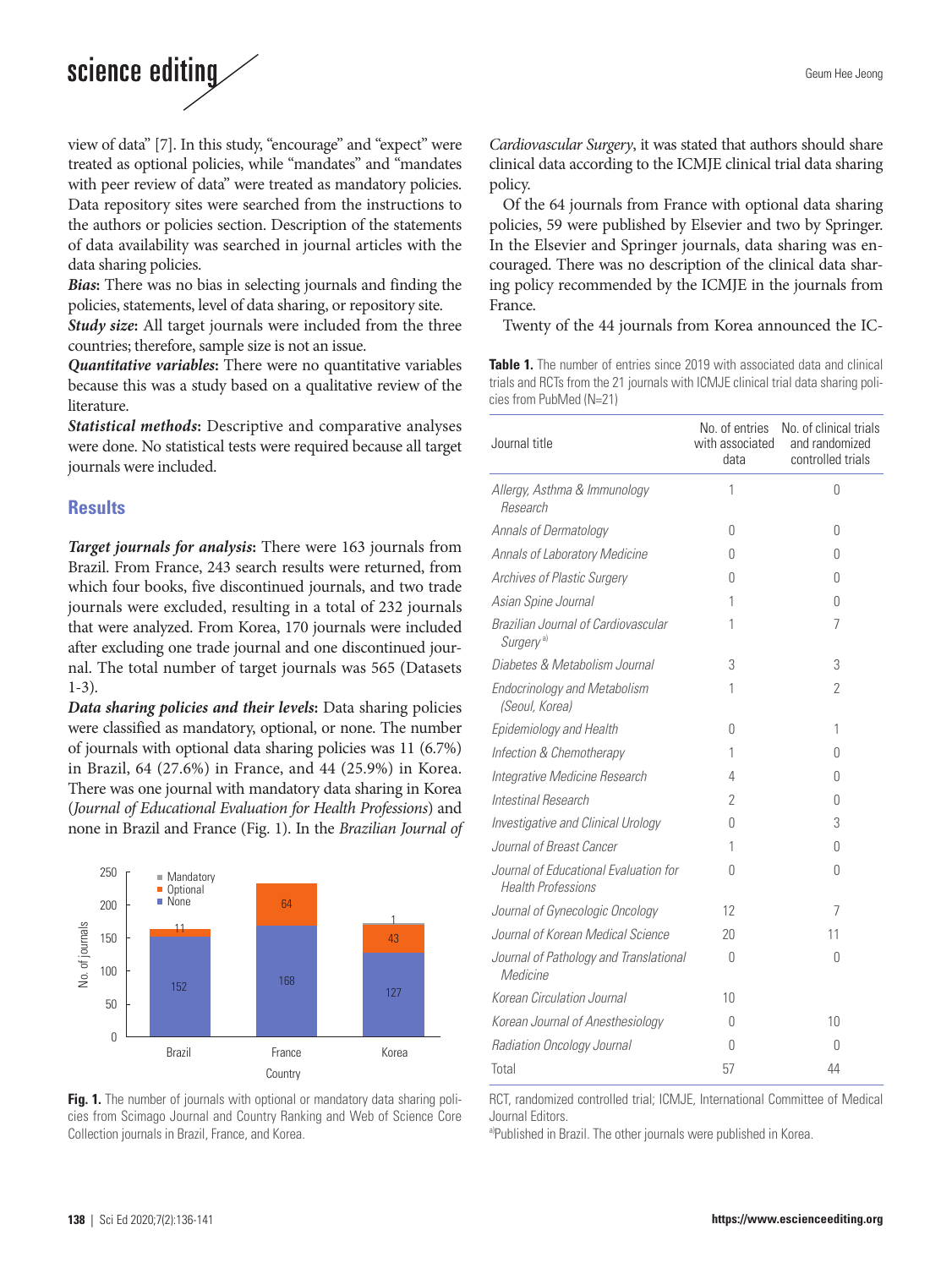

#### MJE clinical trial data sharing statement.

*Statement of clinical trial data sharing***:** One journal in Brazil, the *Brazilian Journal of Cardiovascular Surgery*, published clinical trial numbers, and data availability was disclosed at the registration site, for example, https://clinicaltrials.gov/ct2/ show/record/NCT03304431. Twenty journals in Korea had adopted a clinical trial data sharing policy [cited Jul 28, 2020] (Table 1), and 57 entries with associated data on PubMed were found from these 21 journals. The number of the clinical trials and randomized controlled trials from these journals on PubMed was 44.

*Repository sites for data deposition***:** In the *Journal of Educational Evaluation for Health Professions*, the editorial office deposited data to the Harvard Dataverse, officially available at https://dataverse.harvard.edu/dataverse/jeehp. In the other journal*, Integrative Medicine Research*, the data may be deposited to any repository sites, or to the article site itself by authors themselves. This journal supported Mendeley Data.

*Statement of data availability***:** It was found in articles from two journals: *Journal of Educational Evaluation for Health Professions* and *Integrative Medicine Research*.

*Comparison among the three countries***:** The country with the highest proportion of journals that had data sharing policies was France (27.6%), followed by Korea (25.9%) and Brazil (6.7%). Published statements of data availability were only found from two journals published in Korea. The journals with clinical trial data sharing policies were from Korea (20) and Brazil (1).

## **Discussion**

*Key results***:** Of 565 journals from Brazil, France, and Korea, 118 (20.9%) had optional data sharing policies, and one had a mandatory data sharing policy. Of the journals with data sharing policies, actual statements of data availability in articles were only found in two journals from Korea. The repository site of one journal was Harvard Dataverse, while the other did not indicate a specific site. Twenty-one journals had adopted a clinical trial data sharing policy.

*Interpretation and suggestion***:** Data sharing policies still have not been adopted by a sufficient proportion of journals from these three countries. Whether to adopt a data sharing policy is the choice of the editor or publisher. Some editors are not interested in adopting a data sharing policy because they are worried about a possible decrease in the number of submissions and increased workload [1]. The main issue is that many journals stating that they had data sharing policies did not have actual statements of data availability in their articles.

There are a variety of practices for supplemental data [8]. If data sharing is recommended, it is sufficient to follow one of those practices. A simple method is to deposit the data to a public repository site and present the digital object identifier (DOI) for the data, which is automatically generated after deposition. Fig. 2 is an example [9].

When authors deposit data to a repository, the data receive a DOI and the metadata are transferred to Crossref. The DOI maintains a continuous connection between the data and the

#### Data availability

Data files are available from Harvard Dataverse: https://doi.org/10.7910/DVN/T6WC1T

Dataset 1. Dichotomous data converted from raw data of the items used in the 2nd cycle of evaluation and accreditation of medical schools by the Korea Institute of Medical Education and Evaluation from 2007 to 2011.

**Fig. 2.** Example of the statement of data availability.

Example 1. The clinical trial data of this article will not be shared.

Example 2. The clinical trial data of this article are available upon reasonable request to the corresponding author.

Example 3. All of the individual participant data collected are available from a data repository immediately after publication without an end date. The study protocol, statistical analysis plan, informed consent form, clinical study report, and analytic code are also available. Anyone can access the data, and the data can be used for any purpose.

**Fig. 3.** Example of the statement of clinical trial data sharing.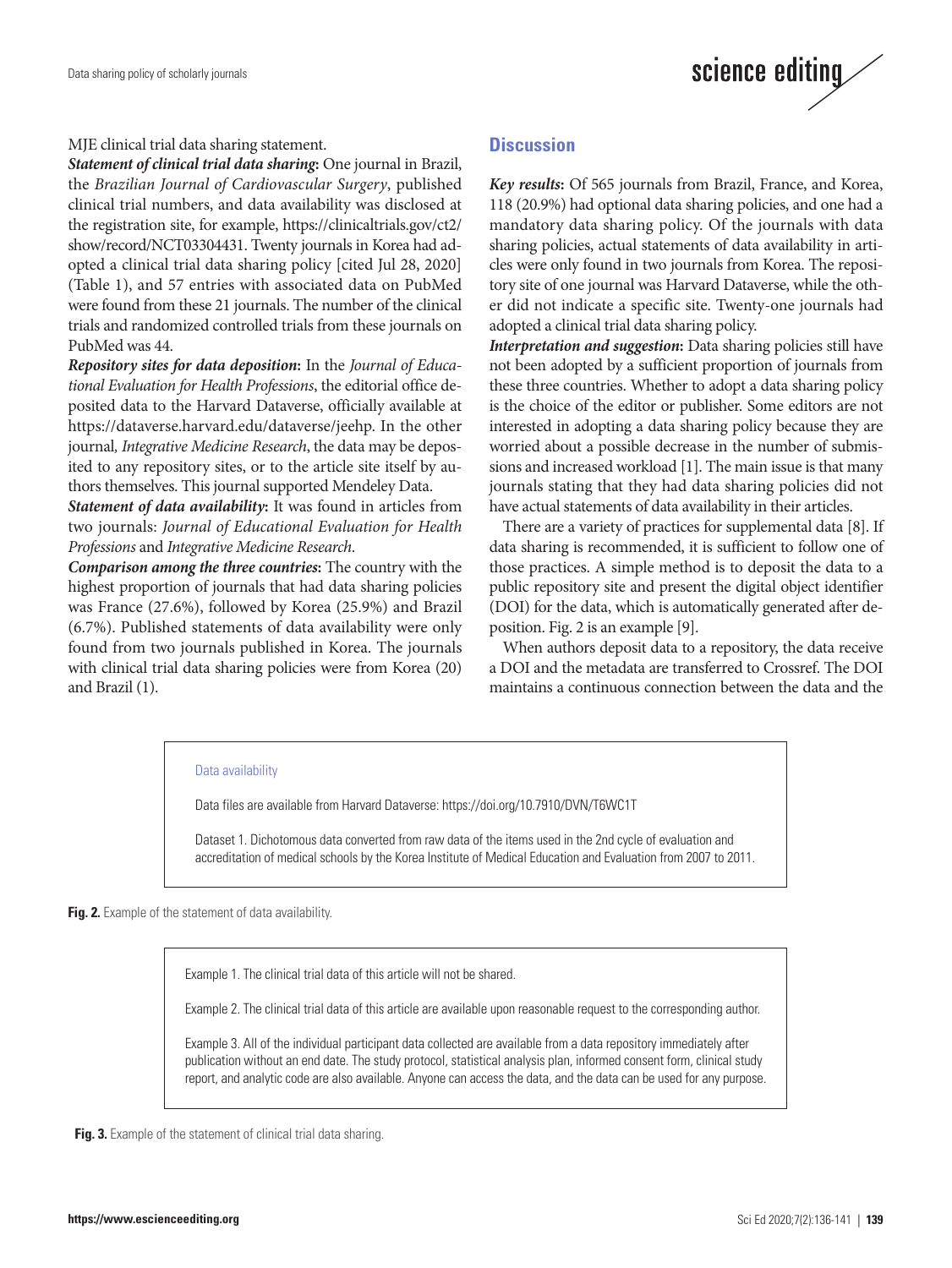# science editing

published article [10]. If it is difficult to use a data repository site, it is also acceptable to describe data availability using phrasing such as "Data are available from the corresponding author with a reasonable request" or "Please contact the corresponding author for data availability."

If the journal adopts a clinical trial data sharing policy, authors should present a statement of clinical trial data sharing on the clinical trial registration site in their countries. Table 1 shows the number of articles registered with clinical trial registration sites through the "associated data" filter in PubMed. From the *Korean Journal of Anesthesiology*, there were no articles listed as having "associated data," notwithstanding the presence of clinical trial articles. However, it was found that the authors of clinical trial articles had registered the trials on their countries' clinical trial repository sites. Therefore, the "associated data" filter does not always add those articles as having "associated data" If authors add a statement of trial registration at the end of the abstract, it may be retrieved by PubMed. Another method of clarifying the statement of clinical trial data sharing is to describe it at the end of the text, as in Fig. 3.

*Comparison with previous findings***:** As described in the Introduction, a previous study found that 13 of 100 journals in Korea had adopted a data sharing policy [1]. Three of those journals had adopted mandatory data sharing. The proportion of journals that had adopted a data sharing policy in the target journals of this study (23.5%) was higher than that reported in the previous survey (13.0%). This may have originated from differences in the journals that were analyzed, because the subjects of the previous survey were drawn from all scientific editors in Korea. There are no comparable studies for journals from Brazil and France.

*Limitation***:** The analysis was done by searching the homepages of the target journals. Although the author tried her best to find the relevant terms and policies, there may be some missing data. This is an inherent limitation of manual searches.

*Generalizability***:** Because all target journals were included, the above results can be generalized to the three countries. However, these findings cannot be extrapolated to the corresponding continents. A direction for further research on data sharing policies and statements of data availability in articles may be to investigate all journals, or a random sample thereof, that are indexed in major literature databases.

*Conclusion***:** The proportion of target journals that adopted data sharing policies varied by country. Articles from two journals presented statements of data availability. Thus, the actual implementation of data sharing policies, as reflected by publishing a description of data availability in articles, is rare. In many journals that appear to have data sharing policies, those policies may just reflect a standard description by the

publisher, especially in France. Actual data sharing was not found to be frequent.

# **Conflict of Interest**

No potential conflict of interest relevant to this article was reported.

# **Acknowledgments**

This work was supported by the Hallym University Research Fund (HRF-202003-012).

# **Data Availability**

Dataset file is available from: the Harvard Dataverse at: [https://](https://doi.org/10.7910/DVN/QER5O4) [doi.org/10.7910/DVN/QER5O4](https://doi.org/10.7910/DVN/QER5O4)

**Dataset 1.** Raw data of scholarly journals in Brazil **Dataset 2.** Raw data of scholarly journals in France **Dataset 3.** Raw data of scholarly journals in Korea

## **References**

- 1. Kim SY, Yi HJ, Huh S. Current and planned adoption of data sharing policies by editors of Korean scholarly journals. Sci Ed 2019;6:19-24. https://doi.org/10.6087/kcse.151
- 2. Rousi AM, Laakso M. Journal research data sharing policies: a study of highly-cited journals in neuroscience, physics, and operations research. Scientometrics 2020;124:131- 52. https://doi.org/10.1007/s11192-020-03467-9
- 3. Resnik DB, Morales M, Landrum R, et al. Effect of impact factor and discipline on journal data sharing policies. Account Res 2019;26:139-56. https://doi.org/10.1080/089896 21.2019.1591277
- 4. Crosas M, Gautier J, Karcher S, Kirilova D, Otalora G, Schwartz A. Data policies of highly-ranked social science journals. SocArXiv [Preprint]. 2018 [cited 2020 Jul 26]. https://doi.org/10.31235/osf.io/9h7ay
- 5. Taichman DB, Sahni P, Pinborg A, et al. Data sharing statements for clinical trials: a requirement of the International Committee of Medical Journal Editors. J Korean Med Sci 2017;32:1051-3. https://doi.org/10.3346/jkms.2017.32.7.1051
- 6. International Monetary Fund. World economic and financial surveys: World Economic Outlook Database. October 2019 edition [Internet]. Washington, DC: International Monetary Fund; 2019 [cited 2020 Jul 26]. Available from: [https://www.imf.org/external/pubs/ft/weo/2019/02/weo](https://www.imf.org/external/pubs/ft/weo/2019/02/weodata/index.aspx)[data/index.aspx](https://www.imf.org/external/pubs/ft/weo/2019/02/weodata/index.aspx)
- 7. John Wiley & Sons. Wiley's data policies [Internet]. Hoboken, NJ: John Wiley & Sons; 2020 [cited 2020 Jul 28]. Avil-